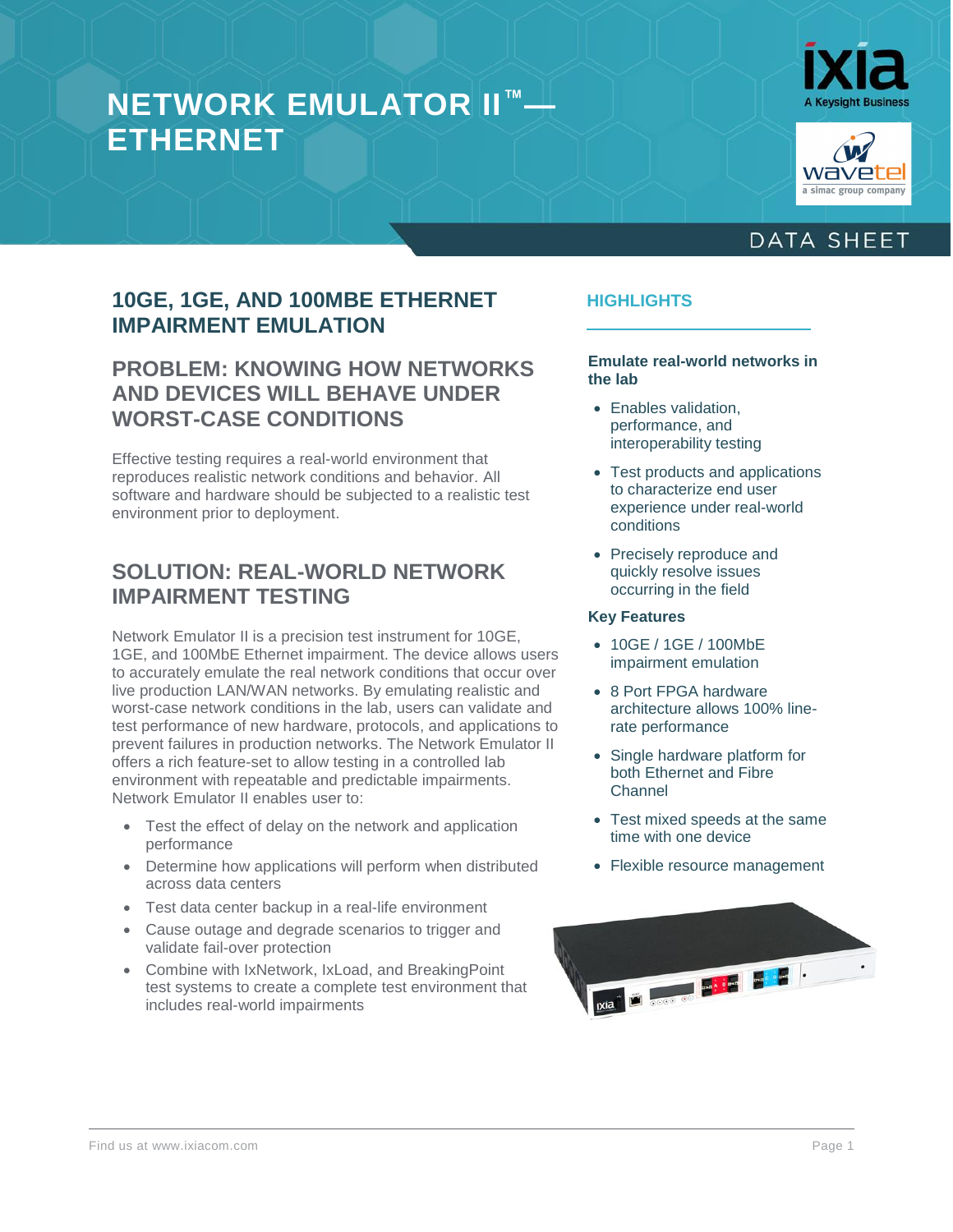# DATA SHEET



Generator / Analyzer **Test System** 

Inline Delay, Impairments

Device or System **Under Test** 

Generator / Analyzer **Test System** 

#### **KEY FEATURES**

- Industry's highest port count Ethernet FPGA emulator with 8 Ethernet ports
- Supports 10GE, 1GE, and 100MbE Ethernet impairment
- FPGA hardware-based architecture provides maximum precision and accuracy
- Dual banks with 4 ports each and dedicated FPGA processors per bank ensures high performance
- Fibre Channel 16G, 8G, 4G, and 2G also supported with additional software licenses
- Flexible Resource Management enables allocation of resources as needed by allowing:
	- o Automatic or manual memory allocation
	- o Allocation of profiles
	- o Bandwidth flexibility in Ethernet mode, enabling 10G on 4 ports at line rate or 8 ports sharing bandwidth of 11G per bank
- Precisely emulates delays and impairment that exist in Ethernet networks
- Stresses systems with controlled bit errors and frame drops
- Dynamically increases impairments to test failure recovery mechanisms
- Transparent to any higher-layer L2/7 protocols
- Optical media physical layer clock transparency for SyncE support
- Test automation via RESTful Web API, allowing control by TCL and languages such as Python
- ETHERNET+ features
	- o IP fragmentation
	- o Packet capture

#### **PRIMARY USE CASES**

- Performance testing of critical applications over Ethernet with realistic network conditions and impairments
- Combine with IxNetwork, IxLoad, and BreakingPoint test systems to create a complete real-world test environment
- Real-world interoperability and customer proof-of-concept (PoC) testing
- Corporate LAN/WAN emulation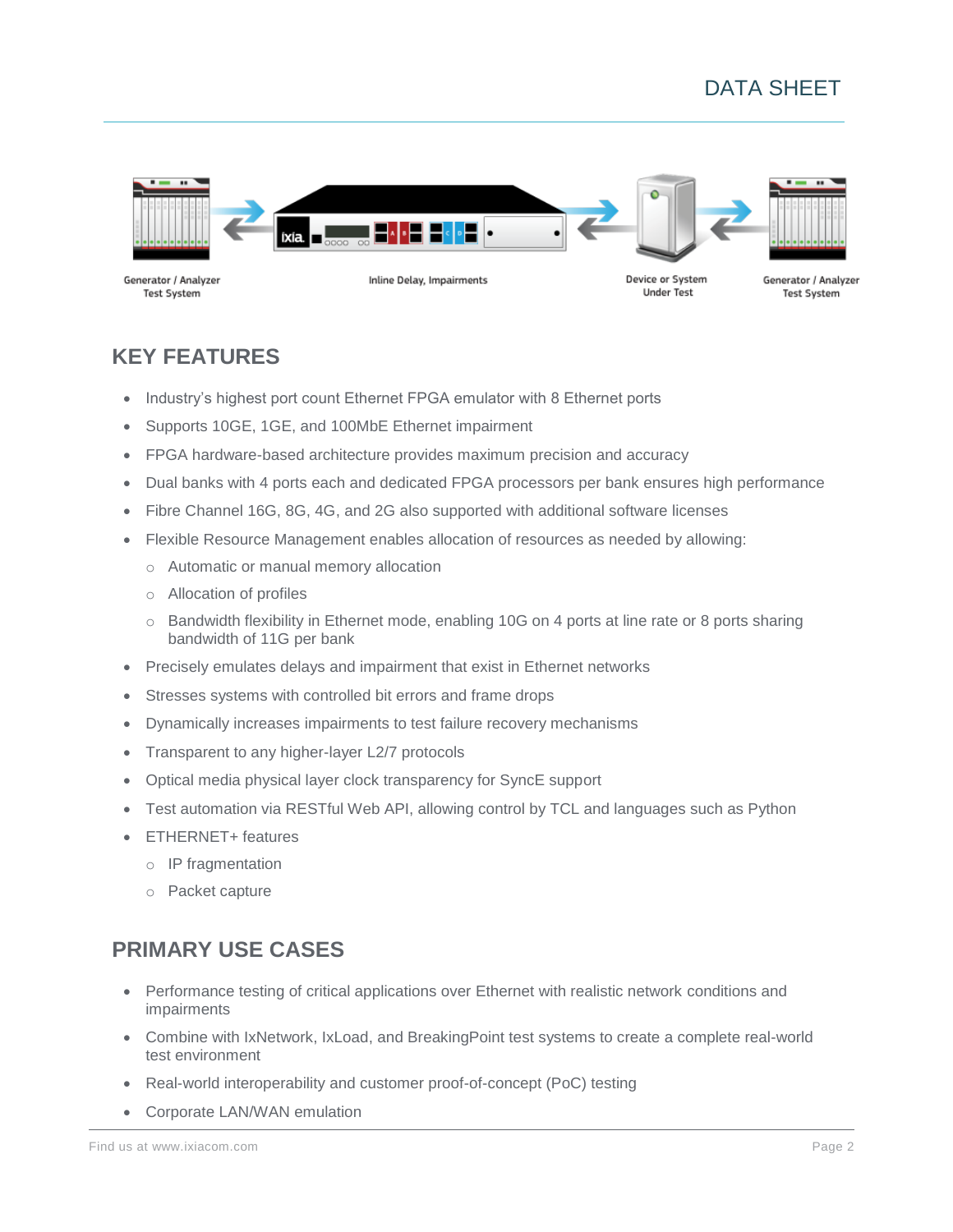- Business continuity and disaster recovery testing
- Server consolidation/migration
- Application cloud migration and storage extension
- Wireless/mobile delay and impairment simulation
- Satellite network delay emulation
- Reuse and build proprietary or standard-based Layer 2-7 protocol filter with the Customizable Filter Library
- Use corruption for precise functional and negative testing
- Cause outage and degrade scenarios triggering fail-over protection

#### **NETWORK EMULATOR II SPECIFICATIONS**

| <b>FEATURE</b>                                                                                          | <b>DETAILS</b>                                                                                                                                                                                                                         |  |  |  |
|---------------------------------------------------------------------------------------------------------|----------------------------------------------------------------------------------------------------------------------------------------------------------------------------------------------------------------------------------------|--|--|--|
| <b>Ports</b>                                                                                            | • 8 FPGA ports, divided into two banks of 4 ports each                                                                                                                                                                                 |  |  |  |
|                                                                                                         | • All ports support 10GE, 1GE, and 100MbE                                                                                                                                                                                              |  |  |  |
|                                                                                                         | • All ports support Fibre Channel with additional licensing                                                                                                                                                                            |  |  |  |
|                                                                                                         | • Each bank may run a different speed and choice of Ethernet or Fibre Channel<br>protocol                                                                                                                                              |  |  |  |
|                                                                                                         | • License only what is needed, allowing for efficient cost                                                                                                                                                                             |  |  |  |
|                                                                                                         | • Flexible Resource Management provides performance when you need it                                                                                                                                                                   |  |  |  |
|                                                                                                         | o Full 100% line-rate support for 8 ports of 1G                                                                                                                                                                                        |  |  |  |
|                                                                                                         | o Full 100% line-rate support for 4 ports of 10G (2 ports per bank)                                                                                                                                                                    |  |  |  |
|                                                                                                         | o Full 100% line-rate support for 4 ports of 10G and 4 ports of 1G (each bank<br>must run 2 ports of each speed)                                                                                                                       |  |  |  |
|                                                                                                         | $\circ$ 8 ports of 10GE can be used when sharing bandwidth of 11G per bank                                                                                                                                                             |  |  |  |
|                                                                                                         | Note: Each line to be impaired requires 2 ports                                                                                                                                                                                        |  |  |  |
| <b>Traffic</b>                                                                                          | • Classifier pattern matching allows selection of specific traffic                                                                                                                                                                     |  |  |  |
| <b>Selection</b>                                                                                        | Standard filters available such as MAC, IP, and VLAN<br>$\circ$                                                                                                                                                                        |  |  |  |
|                                                                                                         | o Custom Byte Offset                                                                                                                                                                                                                   |  |  |  |
|                                                                                                         | $\circ$ Up to 32 bytes for matching                                                                                                                                                                                                    |  |  |  |
| <b>32 Classifier</b><br><b>Profiles Per</b><br><b>Bank with</b><br><b>Flexible</b><br><b>Allocation</b> | • Flexible Resource Management provides ability to allocate resources in the<br>required manner. Flexible Resource Management has two modes: ETHERNET<br>and ETHERNET+. IP Fragmentation and Packet Capture require ETHERNET+<br>mode. |  |  |  |
|                                                                                                         | • Each line to be impaired requires a port pair                                                                                                                                                                                        |  |  |  |
|                                                                                                         | • Ports 1&2, 3&4, 5&6, 7&8 are paired and traffic flow is between port pairs                                                                                                                                                           |  |  |  |
|                                                                                                         | • Flexible Resource Management allows Profiles to be configured from the Profile                                                                                                                                                       |  |  |  |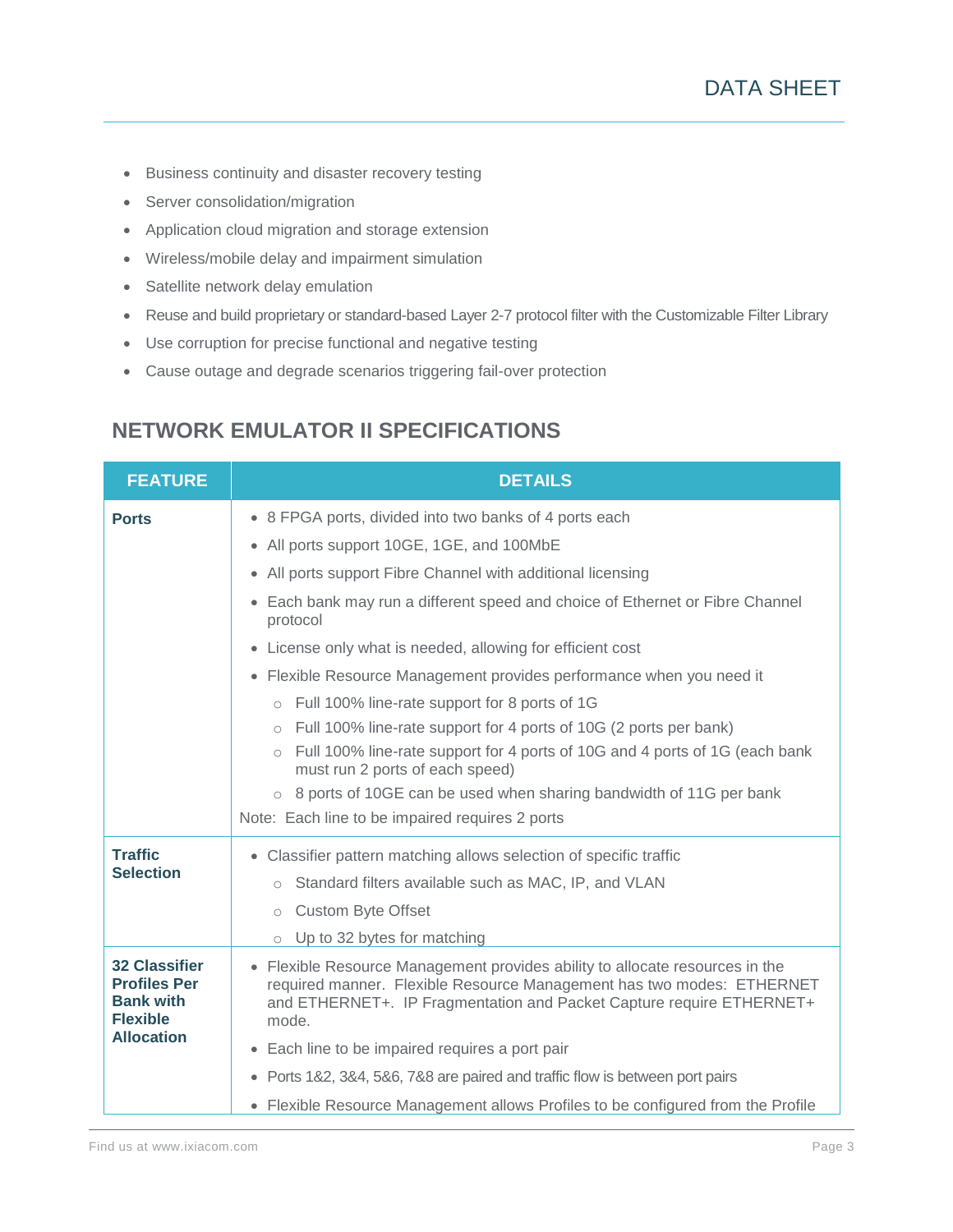| <b>FEATURE</b>                          | <b>DETAILS</b>                                                                                                                                                                                                                                                         |             |            |               |  |
|-----------------------------------------|------------------------------------------------------------------------------------------------------------------------------------------------------------------------------------------------------------------------------------------------------------------------|-------------|------------|---------------|--|
|                                         | Pool as needed, allowing for the most efficient use of system resources                                                                                                                                                                                                |             |            |               |  |
|                                         | 32 Profiles per bank allocated as needed by the user or 16 in Ethernet+ mode<br>$\circ$                                                                                                                                                                                |             |            |               |  |
|                                         | 1 default profile is allocated to each port<br>$\circ$                                                                                                                                                                                                                 |             |            |               |  |
|                                         | o Flexible Resource Management using ETHERNET mode allows allocation<br>from the Profile Pool enabling up to 15 profiles per port, per traffic direction<br>allowing 30 profiles per bidirectional traffic flow.                                                       |             |            |               |  |
|                                         | In Ethernet+ mode the above profile pool is up to 7 profiles per port, per traffic<br>$\circ$<br>direction allowing 15 profiles per bidirectional traffic flow.                                                                                                        |             |            |               |  |
|                                         | • FPGA hardware-driven implementation ensures accuracy and repeatable testing                                                                                                                                                                                          |             |            |               |  |
|                                         | • Network Profiles support emulating multiple "network clouds" per interface:<br>emulate different paths through a network or different classes of service                                                                                                             |             |            |               |  |
|                                         | o Each profile is defined by any combination of VLAN tag, MPLS label, MAC/IP<br>address (IPv4, IPv6), TCP/UDP port, or any data within Ethernet frame                                                                                                                  |             |            |               |  |
|                                         | o Define bandwidth, delay, and impairments per profile                                                                                                                                                                                                                 |             |            |               |  |
|                                         | • Classify up to any 32 bytes within an Ethernet frame                                                                                                                                                                                                                 |             |            |               |  |
| <b>Delay</b>                            | • Emulate delay occurring during transmission through an Ethernet network<br>• Fully transparent pass-through operation for fiber where delayed output is<br>logically identical to input signal<br>• Delay at 100% line rate                                          |             |            |               |  |
|                                         |                                                                                                                                                                                                                                                                        | <b>10GE</b> | 1GE        | <b>100MBE</b> |  |
|                                         | Max Delay at Line<br>Rate                                                                                                                                                                                                                                              | 2 seconds   | 20 seconds | 30 seconds    |  |
|                                         | Max Delay at Limited<br>Line Rate                                                                                                                                                                                                                                      | 30 seconds  | 30 seconds | 30 seconds    |  |
|                                         | <b>Resolution (Min</b><br>Delay Increment)                                                                                                                                                                                                                             | $6.4$ ns    | 64 ns      | 640 ns        |  |
|                                         | Note: When line rate is less than 100%, delay can be increased to a maximum 30<br>seconds dependent on the actual line rate and memory allocation                                                                                                                      |             |            |               |  |
| <b>Packet Delay</b><br><b>Variation</b> | • Introduce frame or packet delay variation (jitter)<br>Impairment distribution: Gaussian, Periodic, Uniform, or Custom<br>$\bullet$<br>Timing transparent pass-through operation: Physical medium clock is maintained<br>$\bullet$<br>between ingress and egress port |             |            |               |  |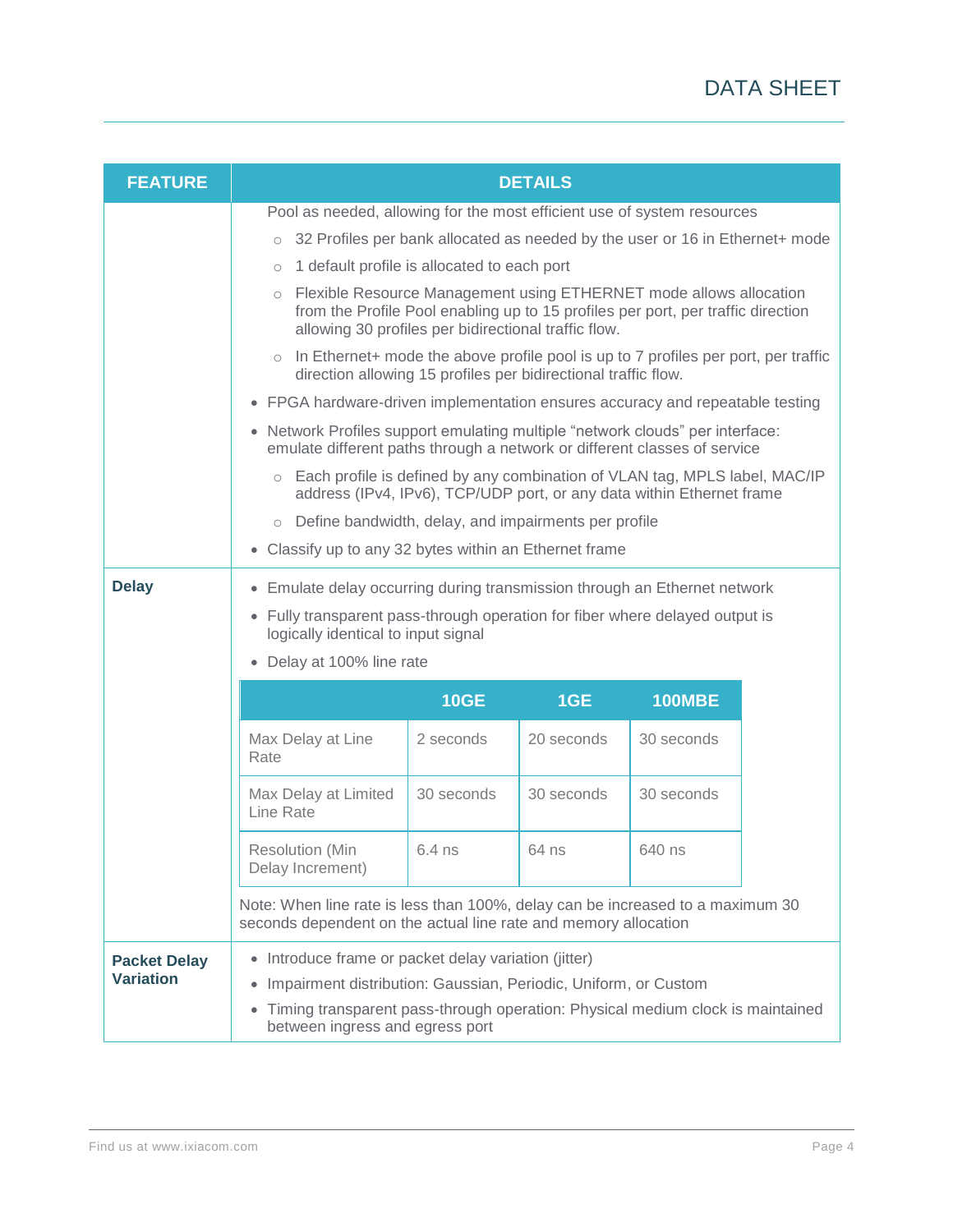| <b>FEATURE</b>                               | <b>DETAILS</b>                                                                                                                                                                                                                                                                                                                                                                                                                                                                                                                                 |  |  |  |
|----------------------------------------------|------------------------------------------------------------------------------------------------------------------------------------------------------------------------------------------------------------------------------------------------------------------------------------------------------------------------------------------------------------------------------------------------------------------------------------------------------------------------------------------------------------------------------------------------|--|--|--|
| <b>Packet Drop</b>                           | • Packet Drop impairment allowing single or multiple packets to be dropped<br>• Variable by Periodic, Poisson, Uniform, and Gaussian distributions                                                                                                                                                                                                                                                                                                                                                                                             |  |  |  |
| <b>Packet</b><br><b>Duplication</b>          | • Packet Duplication impairment allows single or multiple packets to be duplicated<br>• Variable by Periodic, Poisson, Uniform, and Gaussian distributions                                                                                                                                                                                                                                                                                                                                                                                     |  |  |  |
| <b>Packet</b><br><b>Reorder</b>              | • Packet Reorder impairment allows the reorder of single or multiple packets as<br>specified by the options<br>• Variable by Periodic, Poisson, Uniform, and Gaussian distributions                                                                                                                                                                                                                                                                                                                                                            |  |  |  |
| <b>Packet</b><br>Accumulate-<br><b>Burst</b> | • Packet Accumulate-Burst allows the accumulation of packets until the time and/or<br>accumulation amount has been reached after which all accumulated packets will<br>be sent                                                                                                                                                                                                                                                                                                                                                                 |  |  |  |
| <b>Packet</b><br><b>Modification</b>         | • Packet Modification allows for the value within a defined location in a packet to be<br>modified; up to 6 modification rules are available and each can modify 8 bytes.                                                                                                                                                                                                                                                                                                                                                                      |  |  |  |
| <b>Checksum</b><br><b>Correction</b>         | • Checksum correction is also available and can optionally be enabled to ensure<br>that modified packets are valid and not dropped                                                                                                                                                                                                                                                                                                                                                                                                             |  |  |  |
| IP<br><b>Fragmentation</b>                   | • IP Fragmentation allows the fragmentation of packets according to RFC791                                                                                                                                                                                                                                                                                                                                                                                                                                                                     |  |  |  |
| <b>Line BER</b>                              | • Capable of injecting bit-errors at rates 5x10-4 to 5x10-17, which allow errors from<br>one in every 1000 bits to once every several years<br>• Error distributions of Periodic, Uniform, Gaussian, and Poisson<br>• 1-bit to 64K-bit error burst – invert, PRBS, all ones, or all zeros                                                                                                                                                                                                                                                      |  |  |  |
| <b>Packet</b><br><b>Capture</b>              | • Packet capture at line rate<br>• Robust profile configuration options enabling selection of target traffic<br>• Standard PCAP file format compatible with Wireshark and other decode utilities                                                                                                                                                                                                                                                                                                                                               |  |  |  |
| <b>Laser Impair</b>                          | • Emulate loss of signal, loss of frame under user, or program control                                                                                                                                                                                                                                                                                                                                                                                                                                                                         |  |  |  |
| <b>Rate Limiting</b><br>& Shaping            | Line Policing added in the 3.0 product version<br>$\bullet$<br>MEF10-compliant algorithm to limit traffic flow through the Network Emulator<br>$\circ$<br>Robust configuration allows for configuration of Burst Tolerance, Rate<br>$\bigcirc$<br>Coupling, and Flow Control<br>o Can be applied at the line or profile level<br>• Line Shaping added in the 3.1 product version<br>○ Controls outgoing traffic to prevent buffer overflow and reduces the burstiness<br>of traffic.<br>Can be applied at the line or profile level<br>$\circ$ |  |  |  |
| <b>Statistics</b>                            | • Robust statistics support with customizable flow based overview                                                                                                                                                                                                                                                                                                                                                                                                                                                                              |  |  |  |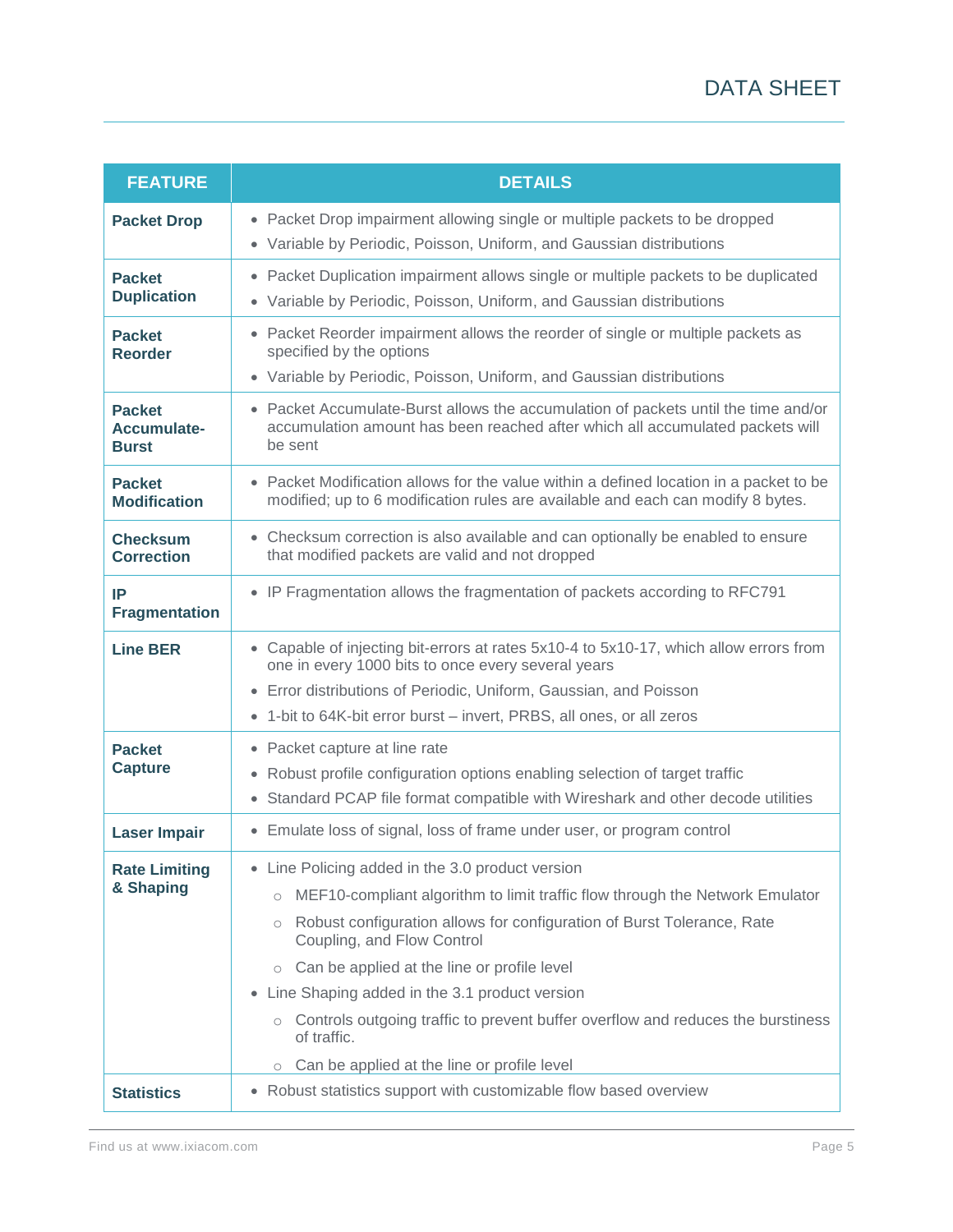| <b>FEATURE</b>          | <b>DETAILS</b>                                                                                                                              |  |  |  |
|-------------------------|---------------------------------------------------------------------------------------------------------------------------------------------|--|--|--|
| <b>Filter Libraries</b> | • Filter Libraries allow you to customize the emulator for your specific protocol<br>requirements                                           |  |  |  |
|                         | o Advanced Protocol Filter Suite provides a growing list of filters including PPP,<br>PTP, RSVP, IP, FCoE, FIP, OSPF, MPEG, and many others |  |  |  |
|                         | o Customer Byte Offset functionality allows                                                                                                 |  |  |  |
| User Interface          | • Remote monitoring and control via 10/100/1000 RJ45 Ethernet port                                                                          |  |  |  |
|                         | • Intuitive and interactive web GUI interface                                                                                               |  |  |  |
|                         | • Multiple user accounts and account management (12 concurrent users maximum)                                                               |  |  |  |
|                         | Display-only accounts<br>$\bullet$                                                                                                          |  |  |  |
|                         | • RESTful API allows test automation and complete control of all functionality                                                              |  |  |  |
|                         | • The following browsers and versions are supported                                                                                         |  |  |  |
|                         | o Internet Explorer version 9 or higher                                                                                                     |  |  |  |
|                         | o Mozilla Firefox version 24 or higher                                                                                                      |  |  |  |

# **NETWORK EMULATOR II SYSTEM SPECIFICATIONS**

| <b>FEATURE</b> | <b>DETAILS</b>                                                                                                                                                                                                                                                                                                                             |  |  |  |
|----------------|--------------------------------------------------------------------------------------------------------------------------------------------------------------------------------------------------------------------------------------------------------------------------------------------------------------------------------------------|--|--|--|
| <b>Chassis</b> | • Rack mount and desktop mounting hardware included<br>1U rack-mountable<br>$\bullet$<br>Dimensions: 1U - 1.73 x 17.3 x 10" (4.6 x 43.9 x 25.4 cm)<br>$\bullet$<br>Weight: 9 lb. (4.08 kg)<br>$\bullet$<br>Thermal<br>$\bullet$<br>Operating temperature: 0° to 40° C (32 to 104° F)<br>Operating humidity: 10 to 85% (RH), non-condensing |  |  |  |
|                | Storage temperature: -40°C to 70°C (-40 to 158 F)<br>$\circ$<br>Storage humidity: 5 to 95% (RH), non-condensing<br>Input power (internal AC/DC converter)<br>$\bullet$<br>Input voltage: 100-240VAC<br>Input frequency: 47-63Hz<br>$\circ$<br>Max. power consumption: 100W (typical), 175 (max)<br>$\bullet$                               |  |  |  |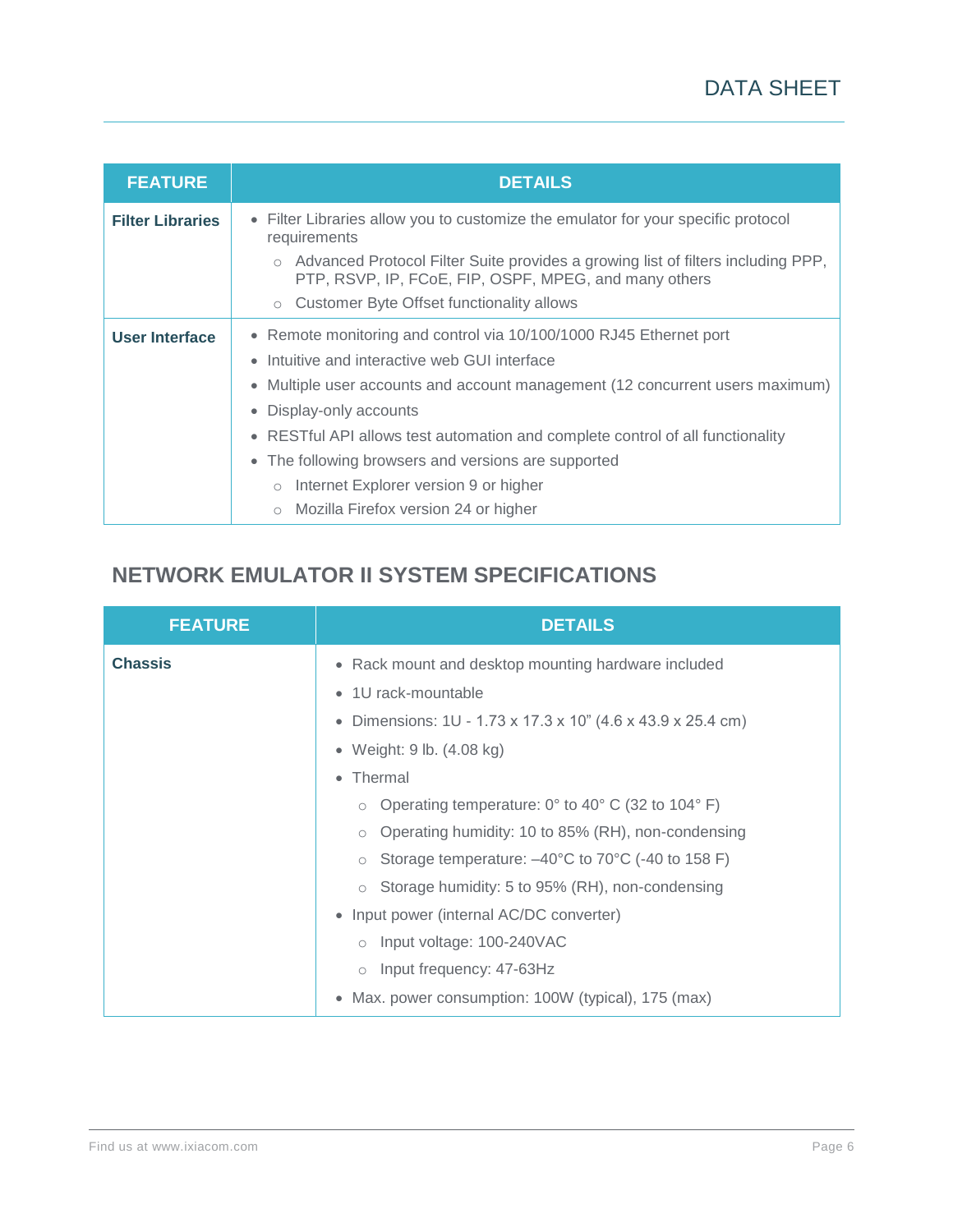| <b>FEATURE</b>                | <b>DETAILS</b>              |
|-------------------------------|-----------------------------|
| <b>Regulatory Approvals</b>   | $\bullet$ CE                |
|                               | • UL 60950-1, 2nd Edition   |
|                               | $\bullet$ FCC Class A       |
|                               | • ROHS compliant            |
|                               | • UL File #: E255262        |
| <b>Transceivers supported</b> | • SFP and SFP+ form factors |
|                               | • Copper SFP                |

## **PRODUCT ORDERING INFORMATION**

| <b>PART NUMBER</b> | <b>DESCRIPTION</b>                                                                                               |
|--------------------|------------------------------------------------------------------------------------------------------------------|
| 946-0070           | Network Emulator II: Rack mountable 1U 8 port emulator (requires 1<br>license below)                             |
| 930-2700           | Network Emulator II: Ethernet 10GE, 1GE & 100MbE Network Emulator<br>Software and 8 Port License Bundle          |
| 930-2701           | Network Emulator II: Ethernet 10GE, 1GE & 100MbE Network Emulator<br>Software and 2 Port License                 |
| 930-2702           | Network Emulator II: Ethernet 1GE & 100MbE Network Emulator<br>Software and 2 Port License                       |
| 930-2703           | Network Emulator II Upgrade: Ethernet 10GE, 1GE & 100MbE Network<br>Emulator Software and 2 Port License Upgrade |
| 930-2704           | Network Emulator II Upgrade: Ethernet 1GE & 100MbE Network<br>Emulator Software and 2 Port License Upgrade       |
| 930-2705           | Network Emulator II: Ethernet 1GE & 100MbE Network Emulator<br>Software and 8 Port License Bundle                |